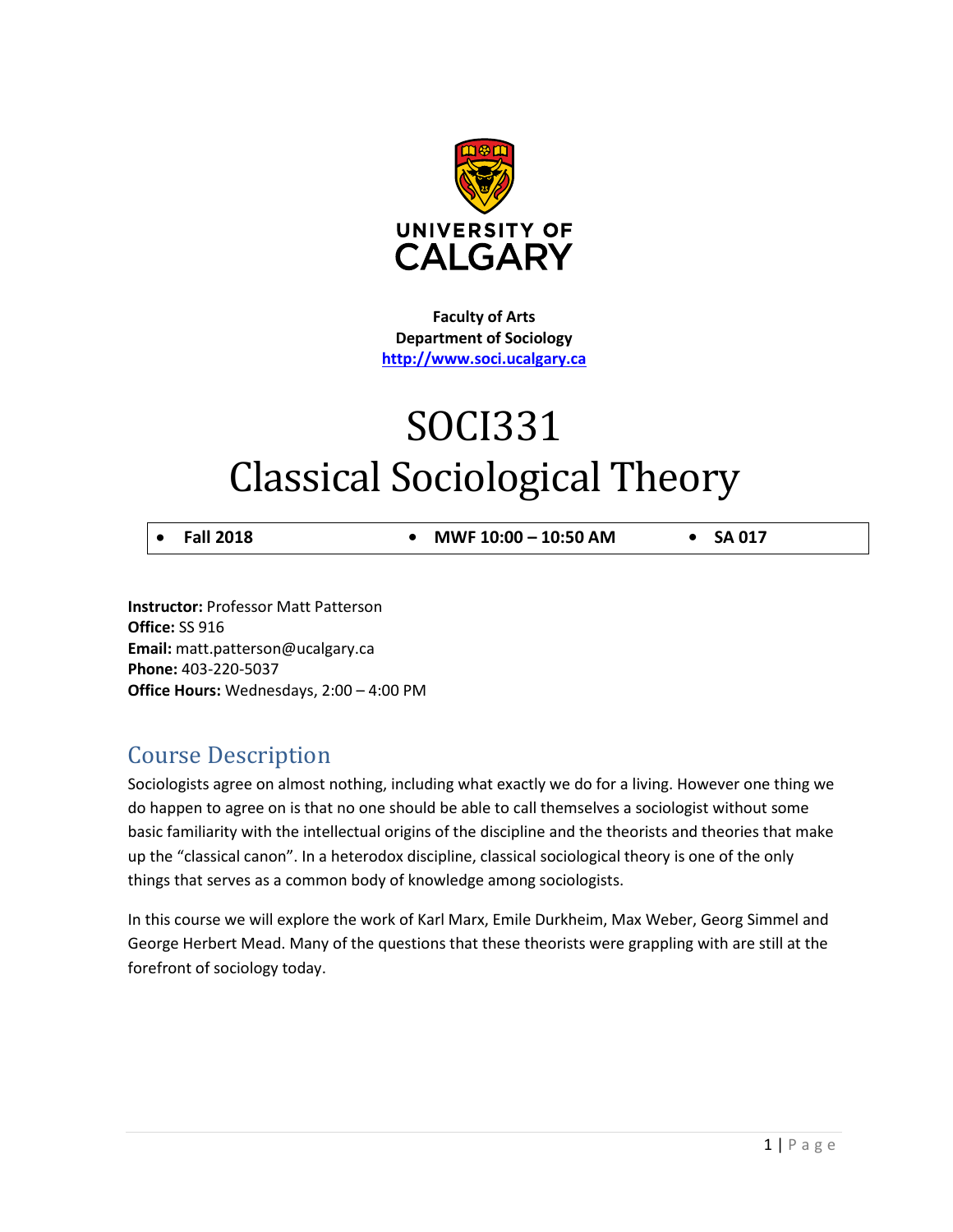# Course Objectives/Learning Outcomes

- Developing an in-depth understanding of the landmark classical sociological theories, their application to contemporary social issues, and the basic historical origins of the discipline.
- Learn how to theorize in sociology, including an understanding of how theory fits into empirical research.
- Ability to critically evaluate and synthesize existing sociological theory.
- Ability to write a theoretically-informed analytic paper with an original sociological thesis.
- Ability to grasp and critically evaluate challenging readings.

# Required Textbooks, Readings, Materials

In this class you will be expected to read passages from the original (although in most cases translated) writing of the classical theorists. Reading these texts is like eating your vegetables: difficult at first, but ultimately good for you. And just as university students eventually develop a new appreciation of healthy food when they're living away from home, you will soon be reading *The Communist Manifesto* or *The Elementary Forms of Religious Life* as easily as if they had been written by Stephenie Meyer. To help you out, I've kept the amount of readings relatively short: about 20 pages per week, or the equivalent of one journal article. The trade-off is that you will almost certainly have to read the passages multiple times. I'd recommend beginning with a quick first reading without taking any notes and pushing through sections that don't seem to make sense. The purpose of this first reading is just to get an overall sense of what the theorist is writing about. With that in mind, go back a second time for a more careful reading. Try to figure out how the theorist constructs the argument, distinguishing key passages from those that are of secondary importance.

### Required Readings

Most of the readings for this course will come from the reader *Classical Sociological Theory (3rd Edition)*, edited by Craig Calhoun, Joseph Gerteis, James Moody, Steven Pfaff, and Indermohan Virk. This reader is available for purchase through the campus bookstore or through various online sources. The readings contained in Calhoun et al. all come from existing sources, so it is also possible to track down the individual readings themselves as an alternative to purchasing the book.

Additional readings are available online either through the links provided below or through the library website.

### Supplementary Readings

Because all of the required readings are primary sources, you may benefit from a broader overview provided by a secondary source. Below are a few of the most popular textbooks on classical sociological theory that may prove useful. There are also more specific books and articles that may help illuminate particular theorists and theories, so don't be afraid to ask me for recommendations throughout the term.

• Zeitlin, Irving. 2000. Ideology and the Development of Sociological Theory (7<sup>th</sup> Edition). Prentice Hall.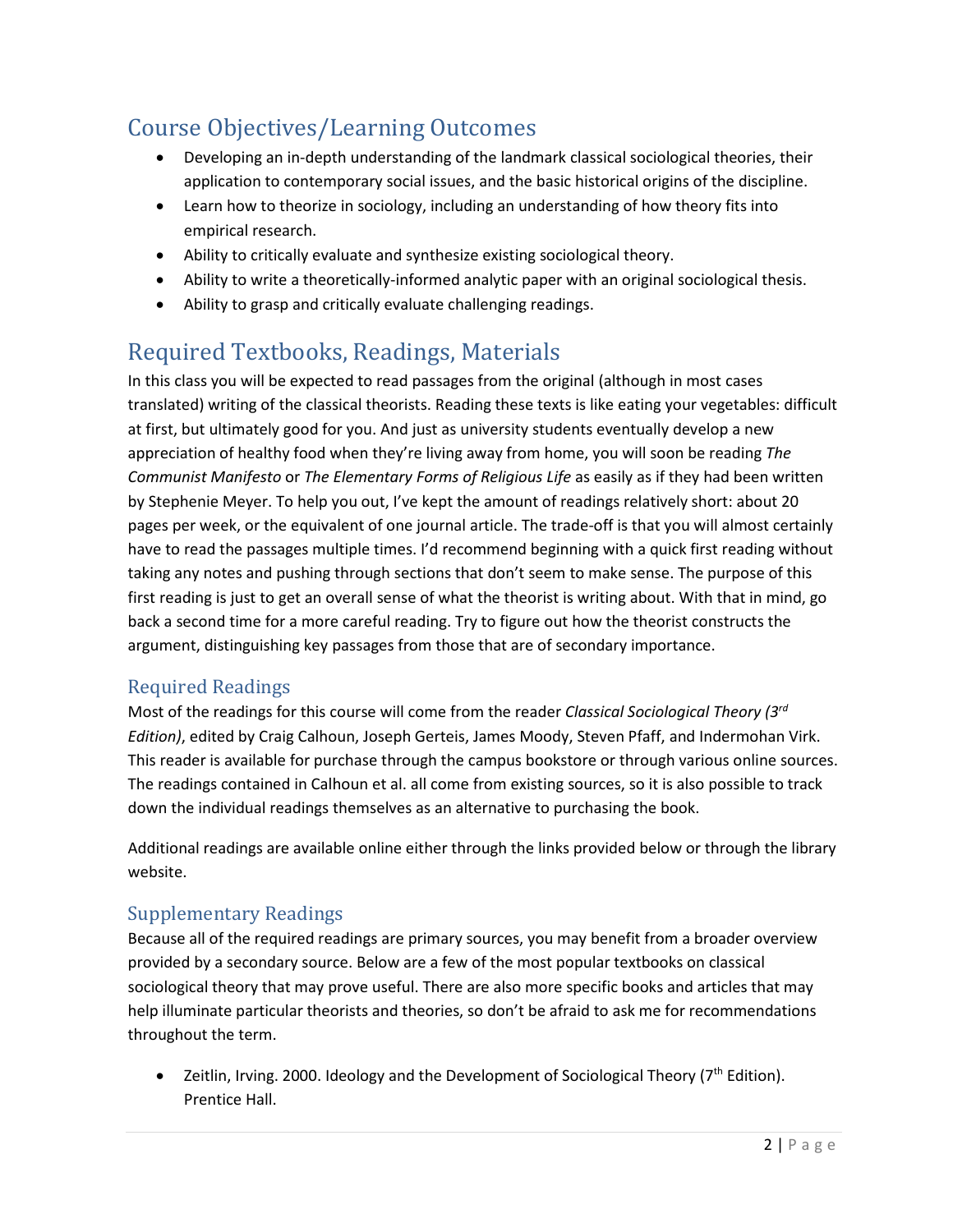- Coser, Lewis. 2003. Masters of Sociological Thought (2<sup>nd</sup> Edition). Waveland Printers.
- Giddens, Anthony. 2015. Capitalism and Modern Social Theory (Revised Edition). Cambridge University Press.
- Ritzer, George. 2010. Classical Sociological Theory (6<sup>th</sup> Edition). McGraw-Hill.

### Methods of Evaluation

| <b>Assignment</b> | Due Date                          | % of Final Grade |  |
|-------------------|-----------------------------------|------------------|--|
| Test #1           | Monday, October 29th              | 15%              |  |
| Test $#2$         | Friday, December 7th              | 10%              |  |
| Position Paper #1 |                                   | 15%              |  |
| Position Paper #2 | See below                         | 15%              |  |
| Term Paper        | Friday, November 30 <sup>th</sup> | 35%              |  |
| Participation     |                                   | 10%              |  |

#### Tests

There will be two in-class tests written in the middle and the end of the term respectively during regular class time. The first test, written on October 29<sup>th</sup>, will cover lecture material from weeks 1 to 7 and will be worth 15% of your final grade. The second test will be written on December  $7<sup>th</sup>$  and cover weeks 8 to 12. Given that the second test will cover less material, it will only be worth 10% of your grade. Both tests will involve multiple-choice questions and cover material in both the lectures and the readings.

### Position Papers

On the last lecture for each theorist, you will have the opportunity to submit a position paper. In this paper you are expected to present some kind of argument that engages with the work of the theorist, such as a critique of their theories, or an application of their theories to some new social issue. You must submit two positions papers in total over the course of the term, but it is up to you to decide which position papers you would like to submit.

| <b>Theorist</b> | <b>Position Paper Due Date</b>   |
|-----------------|----------------------------------|
| Karl Marx       | Friday, October 5 <sup>th</sup>  |
| Emile Durkheim  | Friday, October 26 <sup>th</sup> |
| Max Weber       | Friday, November 23rd            |
| Simmel and Mead | Friday, December 7th             |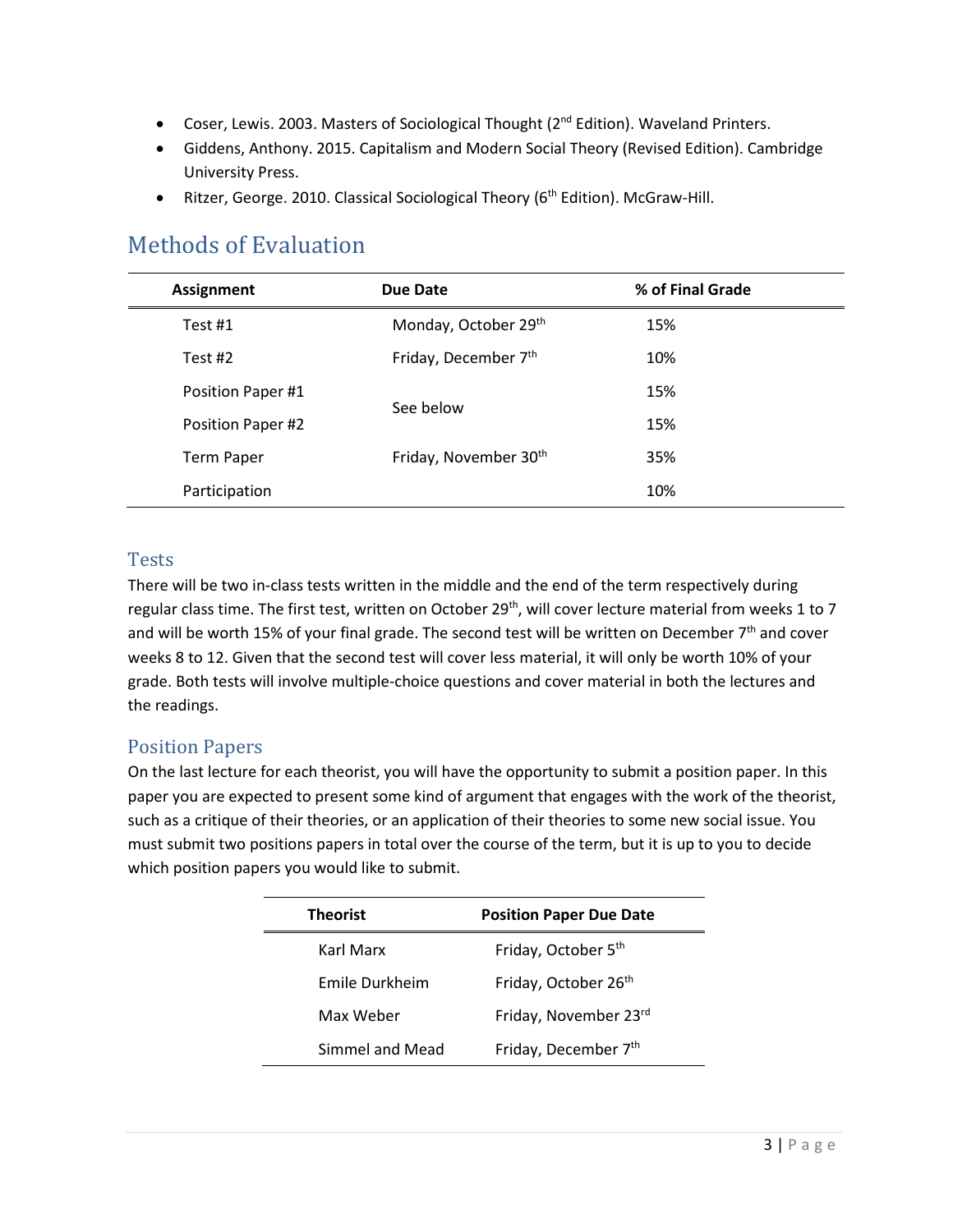Position papers should be a maximum of 800 words (or approximately 3 pages double-spaced at size 12 font). Additional information on the position papers will be presented in class and posted on D2L.

### Term Paper

In the final term paper you will be expected to comparatively assess two of the classical theorists with regard to some common topic or issue. This could be an empirical topic, such as capitalism or religion, or a theoretical issue such as structure and agency or idealism and materialism. While there is no requirement that you write about the same theorists that you addressed in your position papers, you are free to use the term paper to build on and further develop ideas from those assignments.

The term paper should be a maximum of 2000 words. More information on this assignment, including the list of questions will be provided later in the term.

### Grade Reappraisal

Within one week of the date that a test or assignment is returned, students seeking reappraisal of their grade must submit a written response to the instructor explaining the basis for the reappraisal. The instructor will reconsider the grade assigned and will then book a time with the student to discuss his or her work and rationale. It should be noted that a re-assessed grade may be raised, lowered, or remain the same. The re-assessed grade will be final and cannot be changed again.

### Late Papers

Position papers and term papers that are handed in after the due date without a valid reason (see below under Deferrals) will still be accepted, but a late penalty of -5% per day (including weekends) will be imposed.

### Participation

The Friday of each week will be devoted to group discussion of the assigned readings. I will provide questions that relate to the readings and the groups will work together to come up with answers. Participation grades, worth 10% of your course grade, will be based not only on attending discussion classes, but also in contributing to group discussion and presenting group answers to the rest of the class.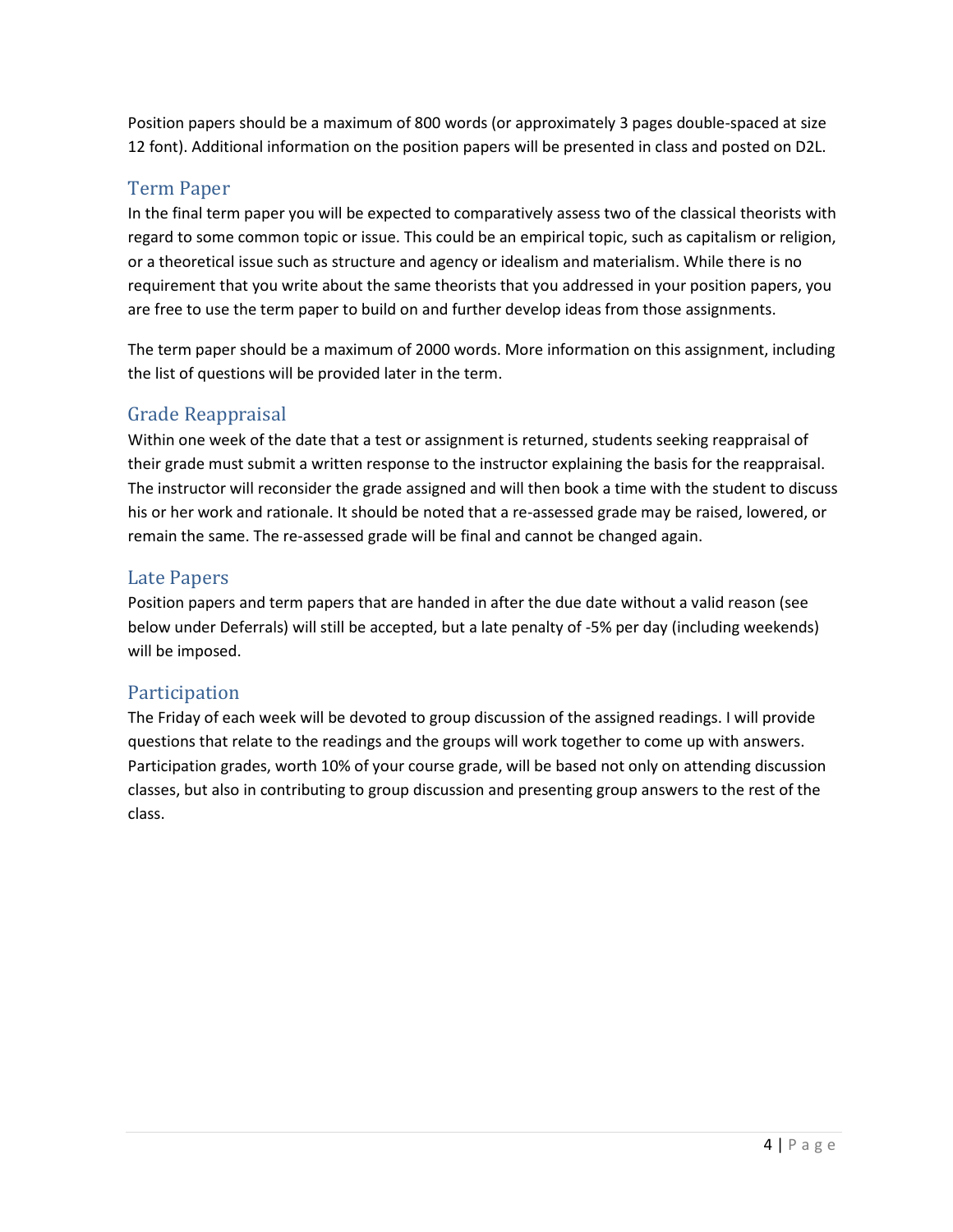# Grading Scale

| Grade | Percent range | <b>Grade Point Value</b> | <b>Description</b>                       |
|-------|---------------|--------------------------|------------------------------------------|
| A+    | $95 - 100\%$  | 4.0                      | Outstanding performance                  |
| A     | $90 - 94\%$   | 4.0                      | Excellent-superior performance           |
| А-    | $85 - 89%$    | 3.7                      |                                          |
| B+    | $80 - 84%$    | 3.3                      |                                          |
| B     | $75 - 79%$    | 3.0                      | Good - clearly above average performance |
| B-    | $70 - 74%$    | 2.7                      |                                          |
| $C+$  | $67 - 69\%$   | 2.3                      |                                          |
| C     | $63 - 66%$    | 2.0                      | Satisfactory - basic understanding       |
| $C -$ | $59 - 62%$    | 1.7                      |                                          |
| D+    | $55 - 58%$    | 1.3                      |                                          |
| D     | $50 - 54%$    | 1.0                      | Minimal pass - marginal performance      |
| F     | < 50%         | 0                        | unsatisfactory performance               |

Letter grades will be assigned and submitted to the registrar based on the following scale:

The grades for a course component may be scaled to maintain equity among sections and to conform to departmental norms.

### Email Contact and Office Hours

Please include "SOC331" in the subject of your e-mails. I aim to respond to e-mails within 24 hours during the working week. To ensure a quick response, it is best to keep e-mails simple and straight to the point. More complicated questions should be asked in person during office hours. I also encourage you to ask questions during or right after lectures.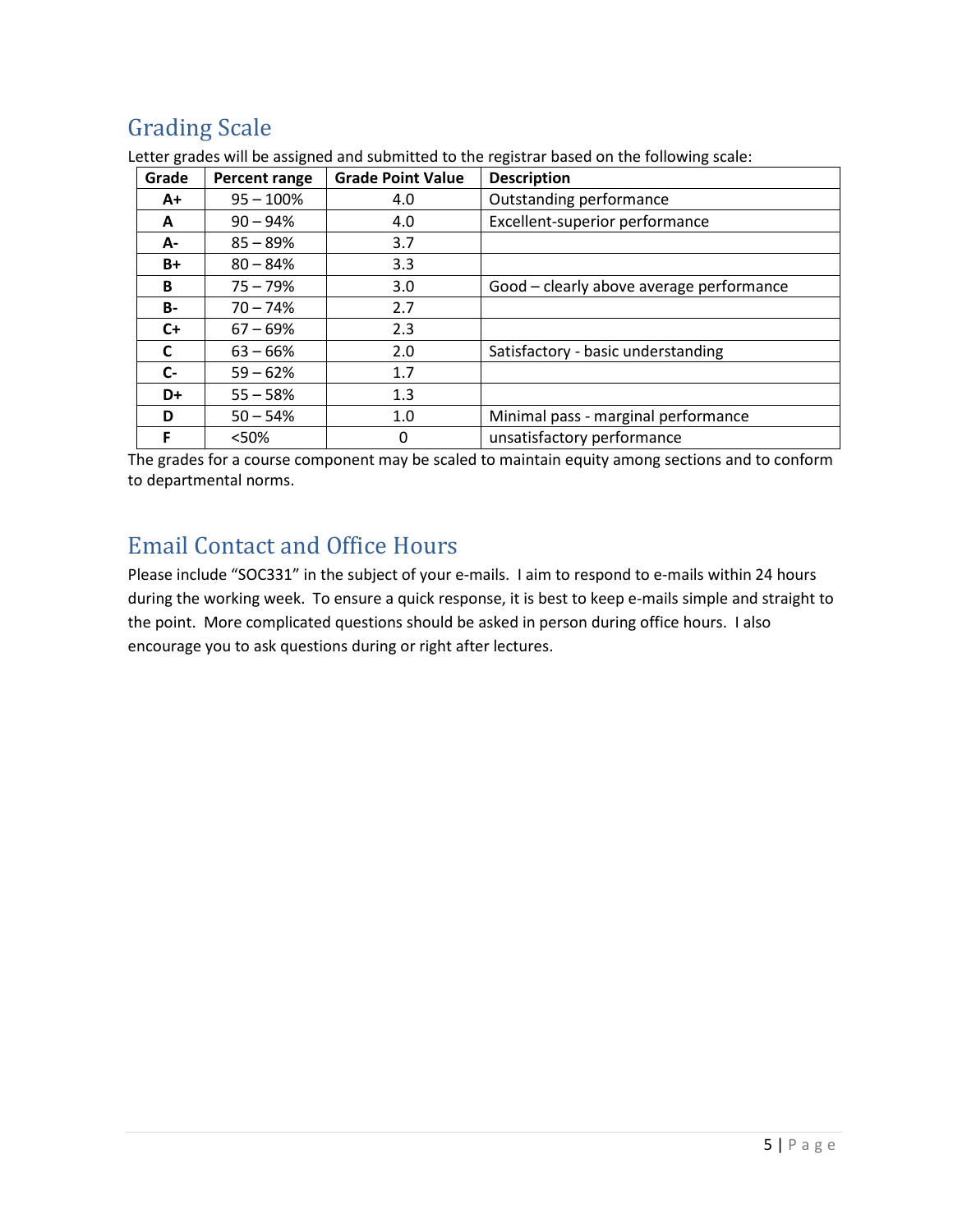### LECTURE SCHEDULE & READING LIST

### Sep 10, 12, 14 Introduction: Modernity and the Origins of Sociology Readings:

- Calhoun et al. General Introduction (Pp. 1-17)
- Gabriel Abend. 2008. "The Meaning of 'Theory'." Sociological Theory 26(2): 173-99. (Available via [https://library.ucalgary.ca\)](https://library.ucalgary.ca/)
- Sep 17, 19, 21 Karl Marx I: Influences Readings:
	- Calhoun et al. Introduction to Part III
	- Karl Marx, "Economic and Philosophic Manuscripts of 1844." (Calhoun et al., Chapter 10)
- Sep 24, 26, 28 Karl Marx II: Historical Materialism Readings:
	- Karl Marx, "Theses on Feuerbach." [\(https://www.marxists.org/archive/marx/works/1845/theses/index.h](https://www.marxists.org/archive/marx/works/1845/theses/index.htm) [tm\)](https://www.marxists.org/archive/marx/works/1845/theses/index.htm)
	- Karl Marx, "The German Ideology." (Calhoun et al., Chapter 9)
- Oct 1, 3, 5 Karl Marx III: Capitalism Readings:
	- Karl Marx, "Manifesto of the Communist Party." (Calhoun et al., Chapter 11)
	- Karl Marx, "Wage-Labour and Capital." (Calhoun et al., Chapter 13)
	- Karl Marx, "Classes." (Calhoun et al., Chapter 14)
- Mon, Oct 8<sup>th</sup> Thanksgiving Monday No Lecture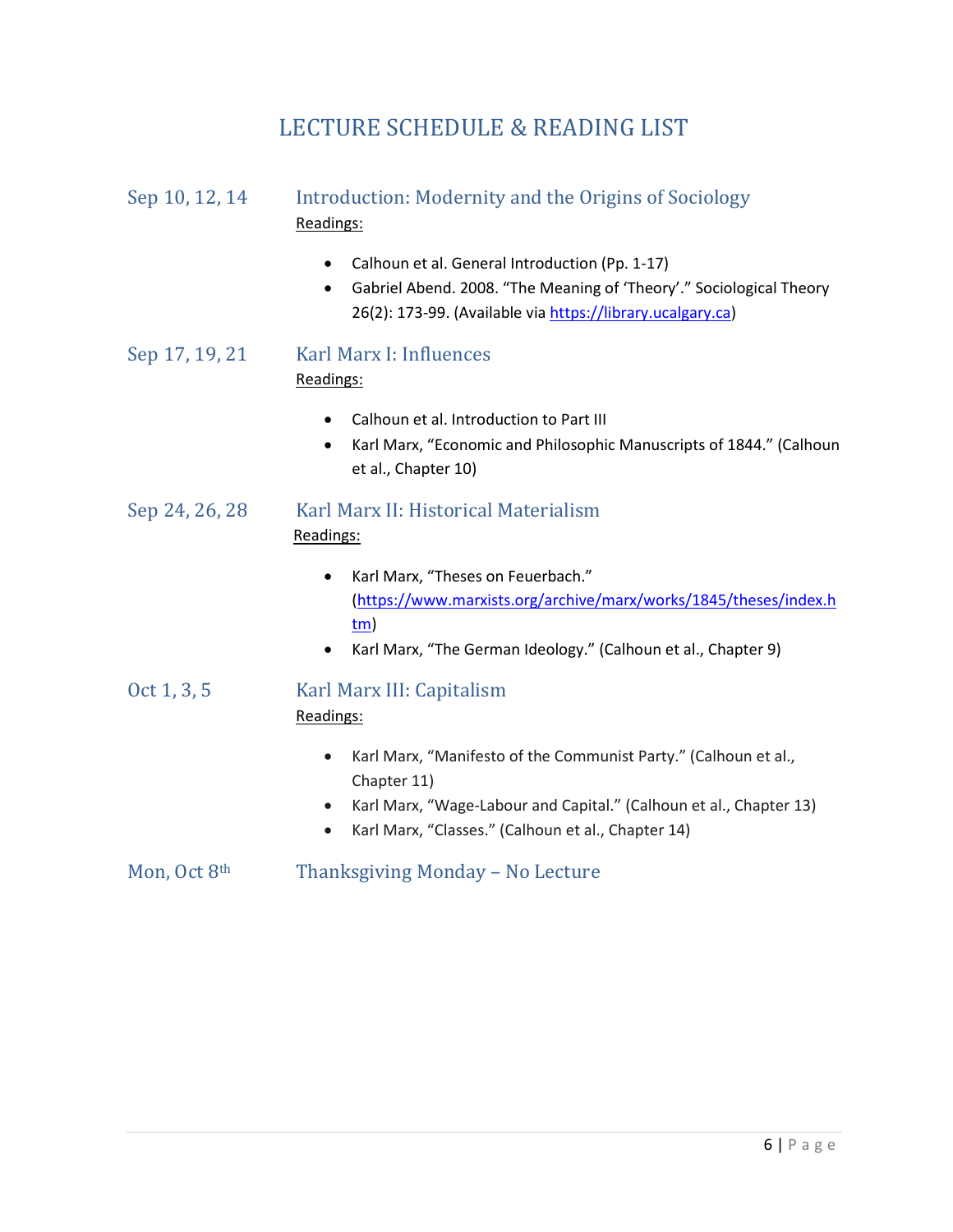| Oct 10, 12        | Emile Durkheim I: Methodology<br>Readings:                                                                                                                                                                          |
|-------------------|---------------------------------------------------------------------------------------------------------------------------------------------------------------------------------------------------------------------|
|                   | Emile Durkheim, "The Rules of the Sociological Method." (Calhoun et<br>al., Chapter 15)                                                                                                                             |
| Oct 15, 17, 19    | Emile Durkheim II: Solidarity<br>Readings:                                                                                                                                                                          |
|                   | Emile Durkheim, "Suicide." (Calhoun et al., Chapter 18)                                                                                                                                                             |
| Oct 22, 24, 26    | Emile Durkheim III: Religion<br>Readings:                                                                                                                                                                           |
|                   | Emile Durkheim, "The Elementary Forms of Religious Life." (Calhoun<br>et al., Chapter 17)                                                                                                                           |
| Monday Oct 29th   | <b>IN-CLASS TEST #1</b>                                                                                                                                                                                             |
| Oct 29, 31, Nov 2 | Max Weber I: The Protestant Ethic<br>Readings:                                                                                                                                                                      |
|                   | Max Weber, "The Protestant Ethic and the Spirit of Capitalism."<br>(Calhoun et al., Chapter 21)                                                                                                                     |
| Nov 5, 7, 9       | Max Weber II: Social Action, Methodology<br>Readings:                                                                                                                                                               |
|                   | Max Weber, "'Objectivity' in Social Sciences." (Calhoun et al., Chapter<br>19)                                                                                                                                      |
|                   | Max Weber, "Basic Sociological Terms." (Calhoun et al., Chapter 20)<br>$\bullet$                                                                                                                                    |
| Nov 12, 14, 16    | Mid-Term Break - No Class                                                                                                                                                                                           |
| Nov 19, 21, 23    | Max Weber: Power, Authority, Rationality<br>Readings:                                                                                                                                                               |
|                   | Max Weber, "Class, Status, Party." (Calhoun et al., Chapter 22)<br>٠<br>Max Weber, "Types of Legitimate Domination." (Calhoun et al.,<br>٠<br>Chapter 23)<br>Max Weber, "Bureaucracy." (Calhoun et al., Chapter 24) |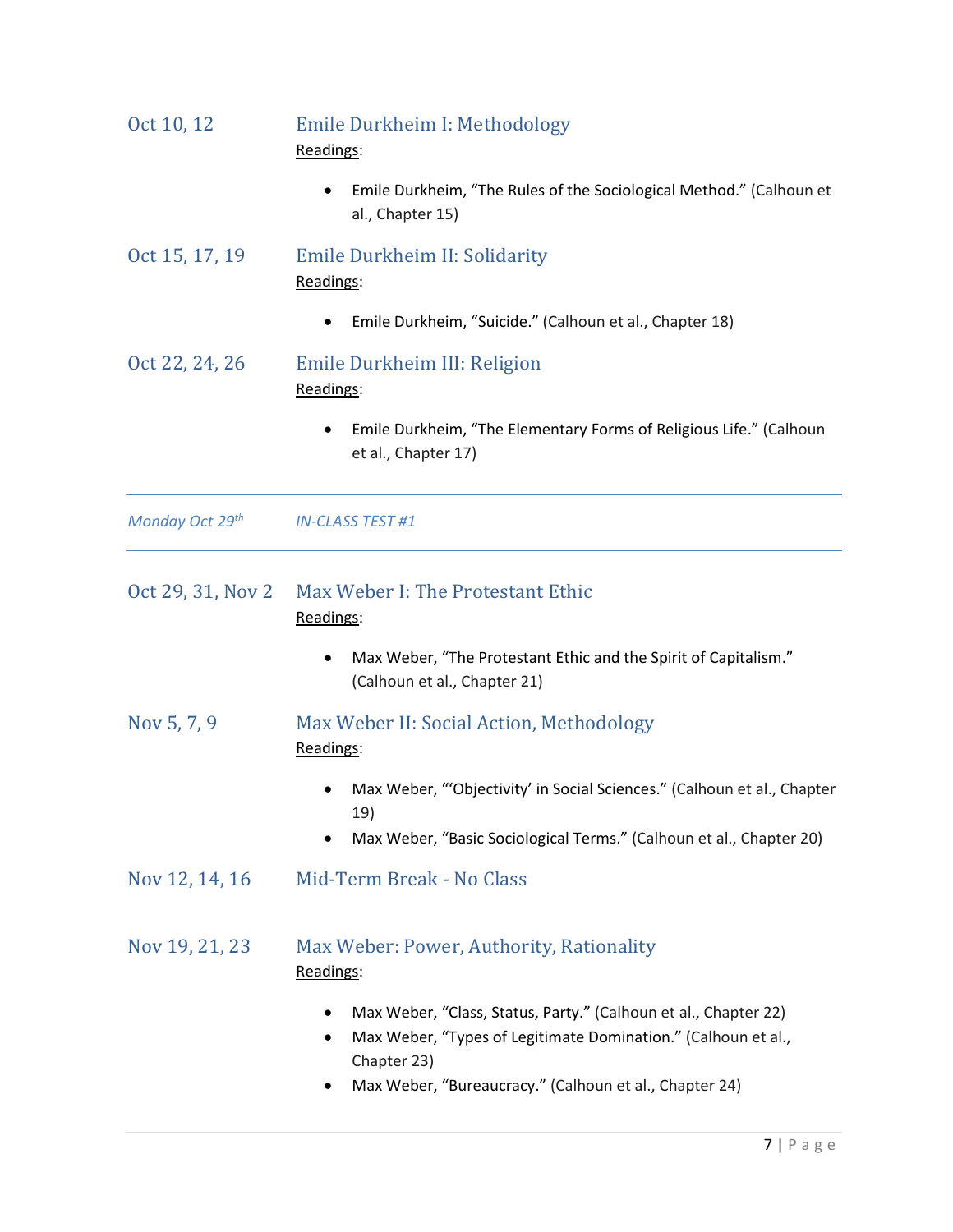| Nov 26, 28, 30            | <b>Georg Simmel: Individuality</b><br>Readings:                                                                                                                                  |  |  |
|---------------------------|----------------------------------------------------------------------------------------------------------------------------------------------------------------------------------|--|--|
|                           | Georg Simmel, "Group Expansion and the Development of<br>Individuality." (Calhoun et al., Chapter 27)<br>Georg Simmel, "The Stranger." (Calhoun et al., Chapter 26)<br>$\bullet$ |  |  |
| Fri, Nov 30 <sup>th</sup> | <b>TERM PAPER DUE</b>                                                                                                                                                            |  |  |
| Dec 3, 5                  | <b>George Herbert Mead: The Self</b><br>Readings:                                                                                                                                |  |  |
|                           | George Herbert Mead, "The Self." (Calhoun et al., Chapter 25)                                                                                                                    |  |  |
| Fri, Dec 7 <sup>th</sup>  | <b>IN-CLASS TEST #2</b>                                                                                                                                                          |  |  |

*Note: Every attempt will be made to follow this schedule, but it is subject to change at the discretion of the instructor.*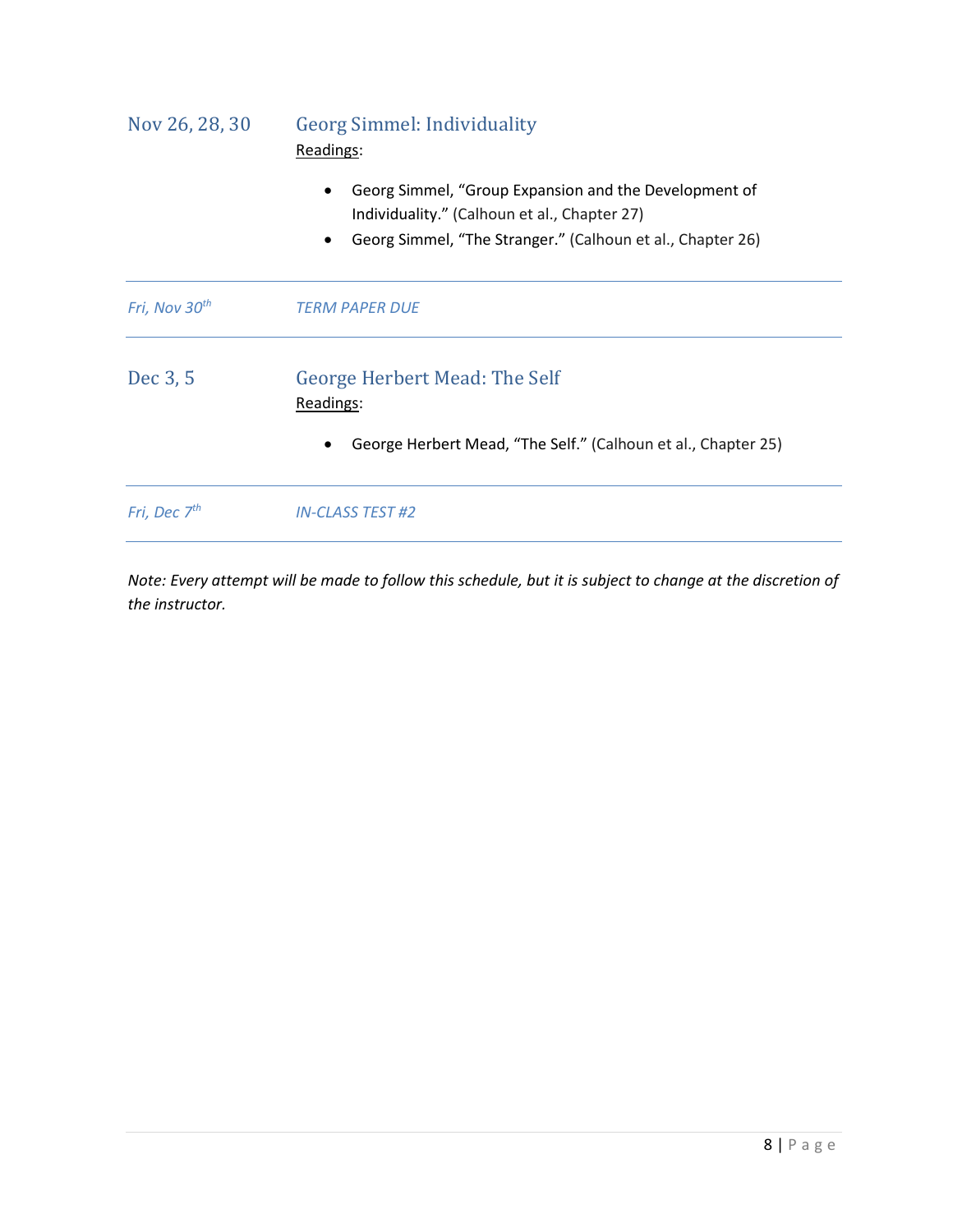# Other Important Information

### Emergency Evacuations

In the case of fire or other emergency evacuation of this classroom, please proceed to the assembly point at Social Science - Food Court.

#### Handing in Papers, Assignments

- 1. The main Sociology Department office does not deal with any course-related matters. Please speak directly to your instructor.
- 2. **Protection of Privacy:** The Freedom of Information and Protection of Privacy (FOIPP) legislation does not allow students to retrieve any course material from public places. Anything that requires handing back will be returned directly during class or office hours. If students are unable to pick up their assignments from the instructor, they provide the instructor with a stamped, self-addressed envelope to be used for the return of the assignment.
- 3. Final grades are not posted by the Sociology Department. They are only available online.

#### Ethics Research

Students are advised that any research with human subjects – including any interviewing (even with friends and family), opinion polling, or unobtrusive observation – must have the approval of the Faculty Ethics Committee. In completing course requirements, students must not undertake any human subjects research without discussing their plans with the instructor, to determine if ethics approval is required.

### Academic Misconduct

Please refer to the website listed below for information on University of Calgary policies on Plagiarism/Cheating/Other Academic Misconduct: <http://www.ucalgary.ca/pubs/calendar/current/k-5.html>

#### Deferrals

When possible, please provide advance notice if you are unable to write an exam or complete/turn-in assignments on time. All requests for deferral of a course component due to health reasons must be accompanied by written documentation as outlined in the University Calendar and should be obtained while the student has the health issue rather than after recovery. Deferrals will be allowed in the following circumstances: illness, domestic affliction or religious conviction. Travel arrangements, misreading the syllabus, and scheduling conflicts with other classes or employment are not valid reasons for requesting a deferral. Deferrals will not be granted if it is determined that just cause is not shown by the student.

If you have missed a test for a legitimate reason, the instructor can require you to write a "make up" test as close in time to the original test as possible or can choose to transfer the percentage weight to another course component. If the instructor schedules a "make up" test for you, its date and location will be at the convenience of the Department of Sociology.

**Deferred Final Exam Form:** Please note that requests to defer a Registrar scheduled final exam are dealt with through the Registrar's Office. Further information about deadlines, and where paperwork should be taken, is available on the form, which can be found at: <https://www.ucalgary.ca/registrar/student-forms>